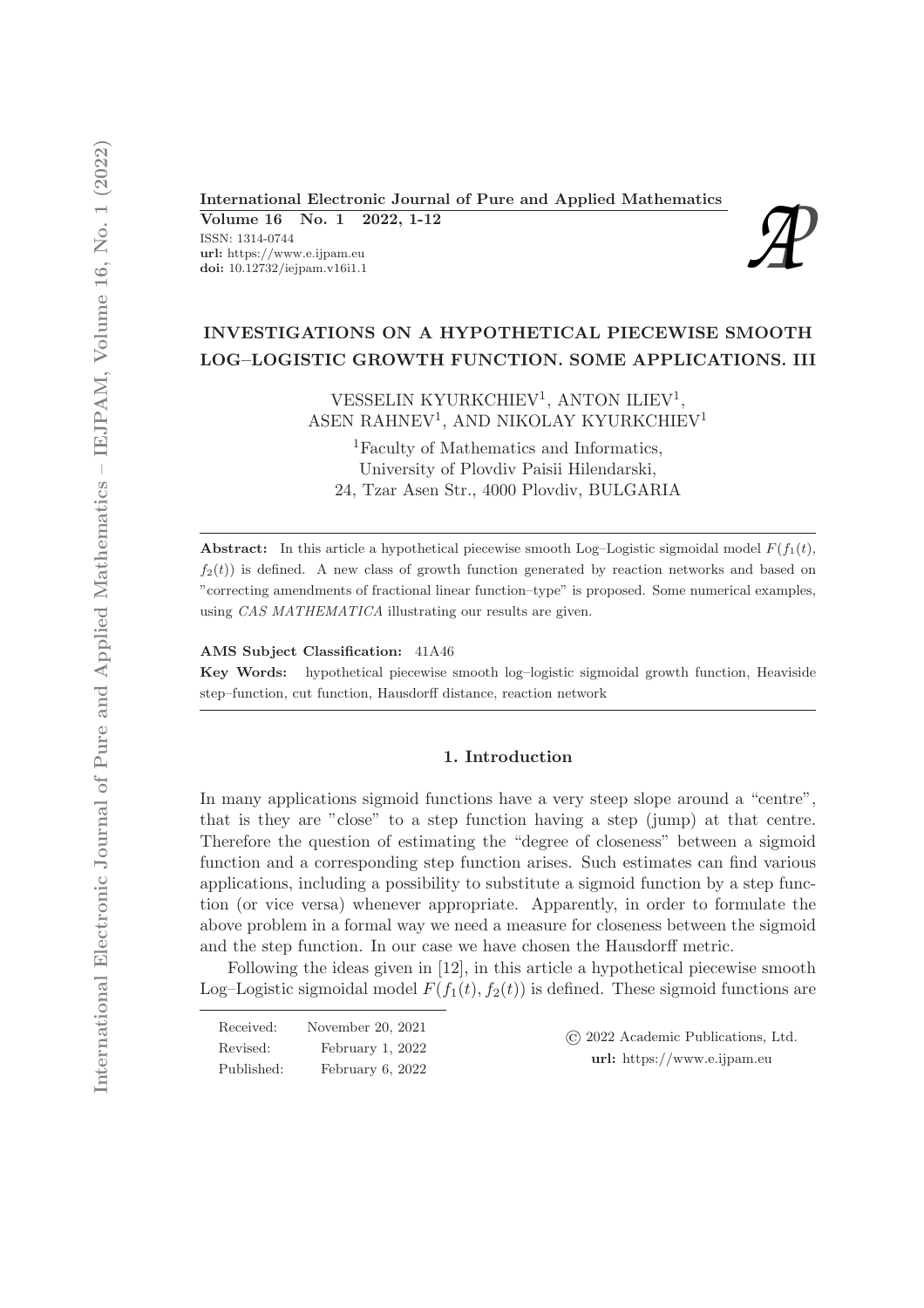used in biological applications, income and lifetime analysis, financial mathematics, fuzzy set theory, impulsive analysis etc. Thus the log–logistic distribution is used in fields such as biostatistics, population dynamic, medical research [3], insurance and economics [6]. The log–logistic distribution is also known as the Fisk distribution [4]. The transmuted log-logistic distribution has been used in the analysis of extreme values [2]. Shaw et al. [7], Gupta et. al. [5] study a new model which generalizes the log–logistic function [1].

**Definition 1.** The c.d.f.  $f_1(t)$  of the special log-logistic distribution is defined for  $t \geq 0$  and  $c > 0$  by:

$$
f_1(t) = \frac{1}{1 + \left(\frac{t - a}{-a}\right)^{-c}}, \quad f_1(0) = \frac{1}{2}.
$$
 (1)

The Hausdorff distance d between the Heaviside step function  $h_0(t)$  and the sigmoid log–logistic function  $f_1(t)$  satisfies the relation

$$
f_1(d) = \frac{1}{1 + \left(\frac{d-a}{-a}\right)^{-c}} = 1 - d,\tag{2}
$$

or

$$
\ln \frac{1-d}{d} - c \ln \left( 1 - \frac{d}{a} \right) = 0. \tag{3}
$$

The following proposition gives upper and lower bounds for d

**Theorem A.** [8]. The Hausdorff distance [13]  $d = d(a, c)$  between the Heaviside step function  $h_0$  and the sigmoidal log–logistic function  $f_1(t)$  can be expressed in terms of the parameters  $a < 0$  and  $c > 0$  for any real  $-\frac{c}{a} \ge 2$  as follows:

$$
\frac{1}{1-\frac{c}{a}} < d < \frac{\ln\left(1-\frac{c}{a}\right)}{1-\frac{c}{a}}.\tag{4}
$$

## 2. Main Results

The reader can formulate a hypothetical piecewise smooth sigmoidal model using the log–logistic model:

$$
f_1(t) = \frac{1}{1 + \left(\frac{t-a}{-a}\right)^{-c}}.
$$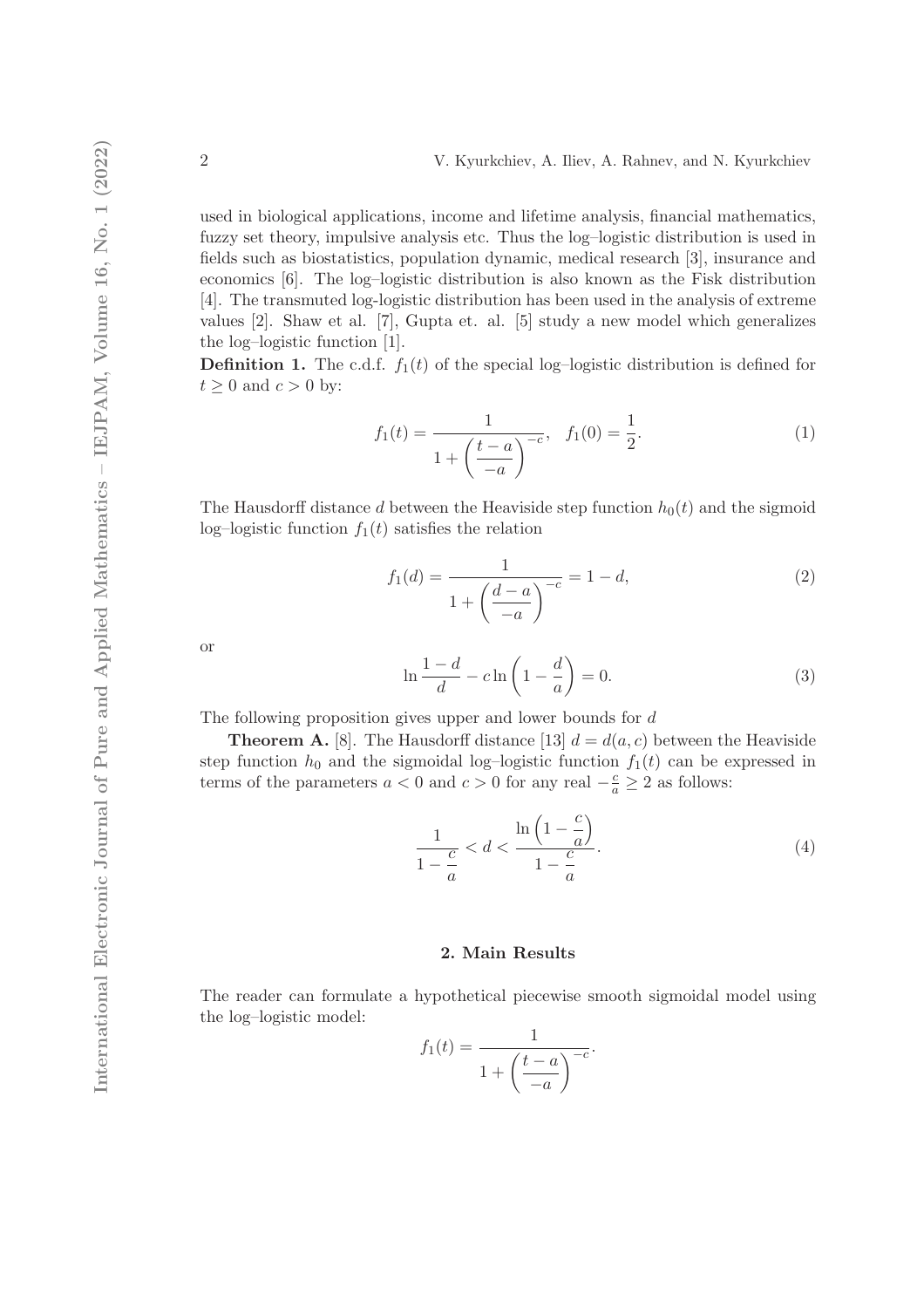

Figure 1: The functions  $f_1(t)$ ,  $f_2(t)$  and  $F(f_1(t), f_2(t))$  for  $a = -1.9, c = 15$ .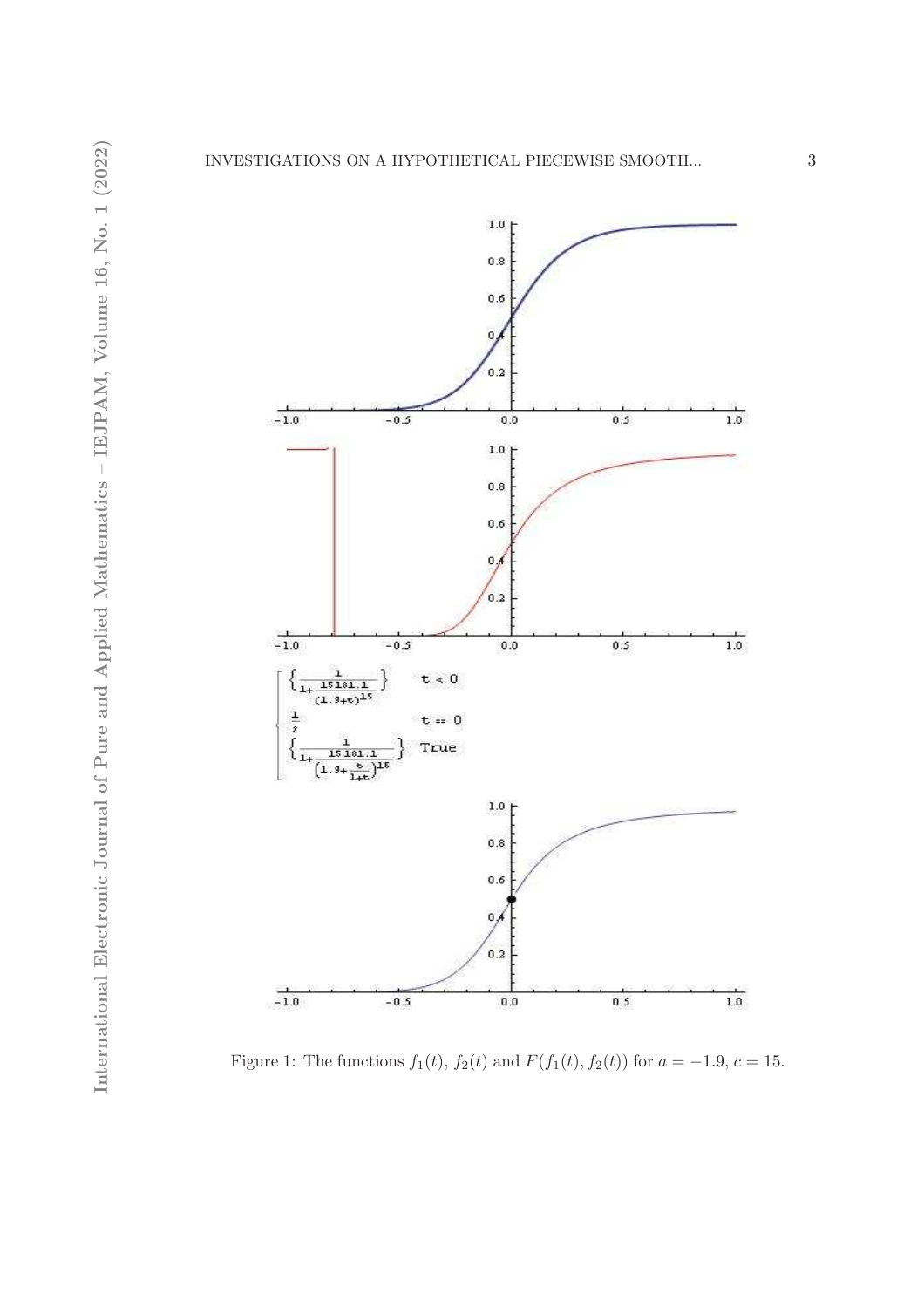

Figure 2: The functions  $f_1(t)$ ,  $f_2(t)$  and  $F(f_1(t), f_2(t))$  for  $a = -1.6, c = 30$ .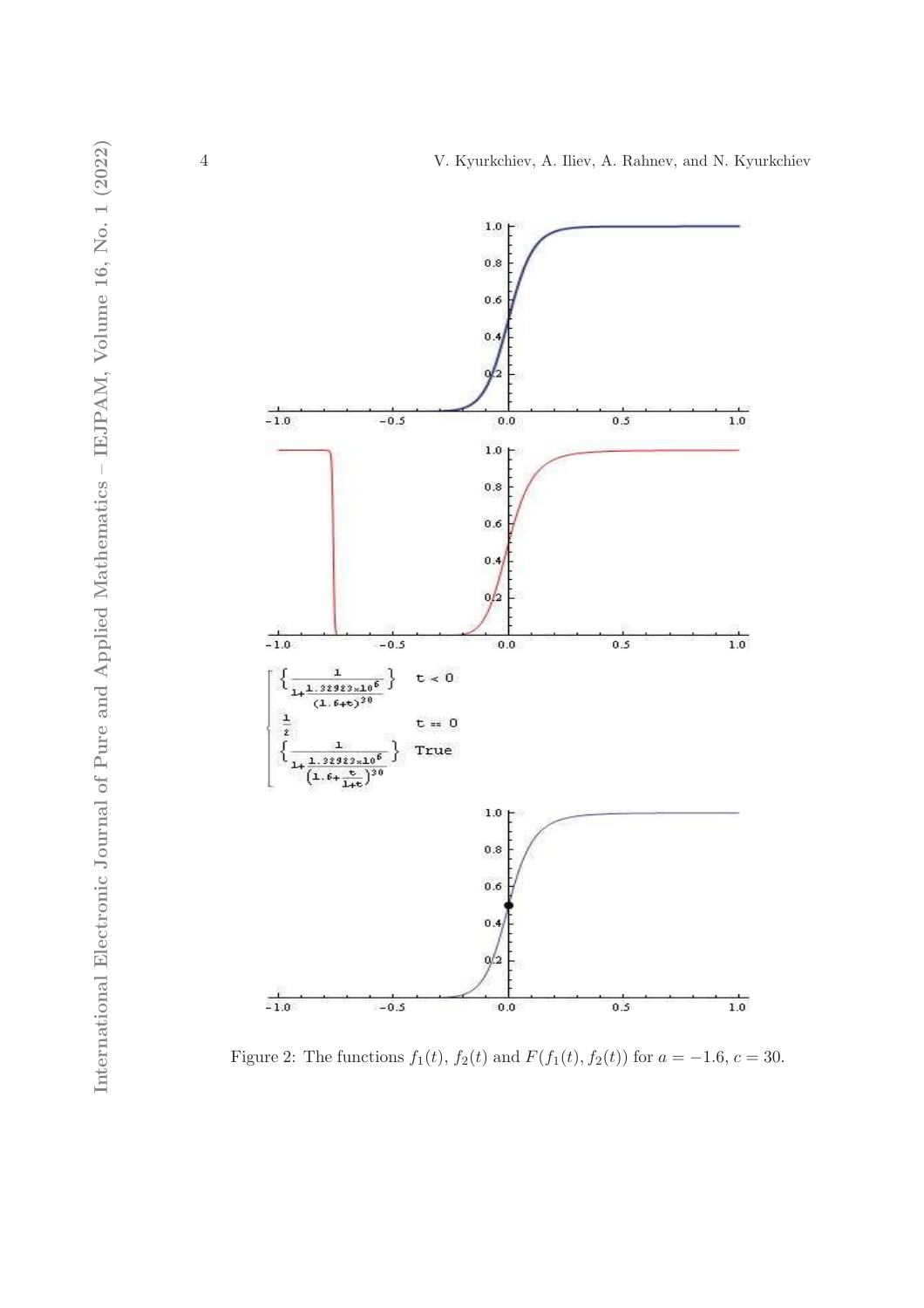In the light of the discussions in this paper, the researcher can achieve saturation level

$$
B_1 = \lim_{t \to +\infty} \frac{1}{1 + \left(\frac{\frac{t}{1+t} - a}{-a}\right)^{-c}}
$$

if he uses, for example, the function

$$
f_2(t) = \frac{1}{1 + \left(\frac{t}{1+t} - a\right)^{-c}}.
$$

It is easy to see that the hypothetical piecewise smooth log–logistic growth model is of the form:

$$
F(t) := \begin{cases} \frac{1}{1 + \left(\frac{t - a}{-a}\right)^{-c}} := f_1(t), \ t < 0\\ \frac{1}{2}, \ t = 0\\ \frac{1}{1 + \left(\frac{t}{1 + t} - a\right)^{-c}} := f_2(t), \ t > 0. \end{cases}
$$
(5)

Evidently,

$$
f_1'(0) = f_2'(0).
$$

The hypothetical piecewise smooth log-logistic model  $F(f_1(t), f_2(t))$  is depicted on Fig. 1–2.

In addition, the reader can consider the interesting problem of approximating the Heaviside step function

$$
h_0(t) = \begin{cases} 0, & \text{if } t < 0, \\ [0, B_1], & \text{if } t = 0, \\ B_1, & \text{if } t > 0, \end{cases}
$$

with the new class of growth functions  $F(f_1(t), f_2(t))$  with respect to the Hausdorff distance. In this regard, it is sufficient to use the methodology given in [14].

# 2.1. Applications

Consider the following data from the field of Computer Viruses Propagation

 $dataVirus := \{\{0.05, 0.63\}, \{0.1, 0.78\}, \{0.2, 0.86\}, \{0.3, 0.92\},\}$  $\{0.4, 0.95\}, \{0.5, 0.987\}, \{0.8, 0.99\}, \{0.9, 0.99\}, \{1, 0.99\}\}$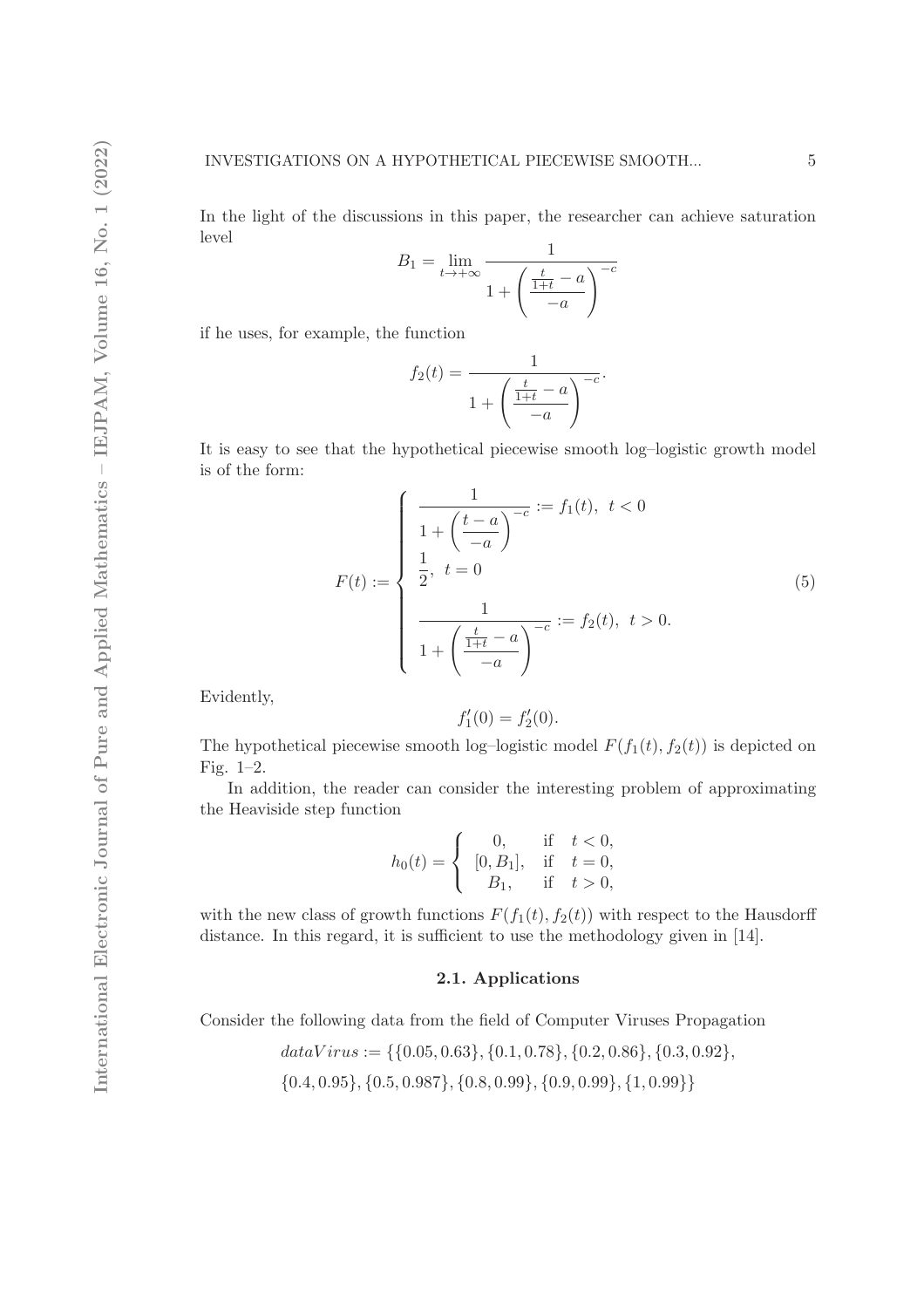

Figure 3: The fitted model  $f_2(t)$  for  $a = -1.81$  and  $c = 21.956$ ("dataVirus").

For the "dataVirus" the fitted model

$$
f_2(t) = \frac{1}{1 + \left(\frac{\frac{t}{1+t} - a}{-a}\right)^{-c}}
$$

for  $a = -1.81$  and  $c = 21.956$  is depicted on Fig. 3. Remarks.

1. A possible explanation for the good approximation of the mentioned dataset is due to the fact that the magnitude of the asymptotic saturation for the proposed model is  $B_1 \approx 0.999$ , which corresponds to the nature of the data.

2. This is also our suggestion to researchers - knowing the approximate level of saturation, to use some of the proposed piecewise smooth log–logistic sigmoidal growth functions.

# 2.2. New class of growth function generated by reaction networks and based on "correcting amendments of fractional linear function–type"

Consider the logistic growth–decay pair generated by the following reaction network (in canonical form) involving two reacting species  $Y, X$ :

 $\sqrt{t}$ 

$$
Y + X \xrightarrow{\gamma(t)} 2X \tag{6}
$$

wherein  $\gamma(t)$  is the "rate function".

We discuss the usage of the framework of chemical reaction networks for the construction of new dynamical model. The process of construction of reactionnetwork-based models via mass action kinetics is introduced and illustrated.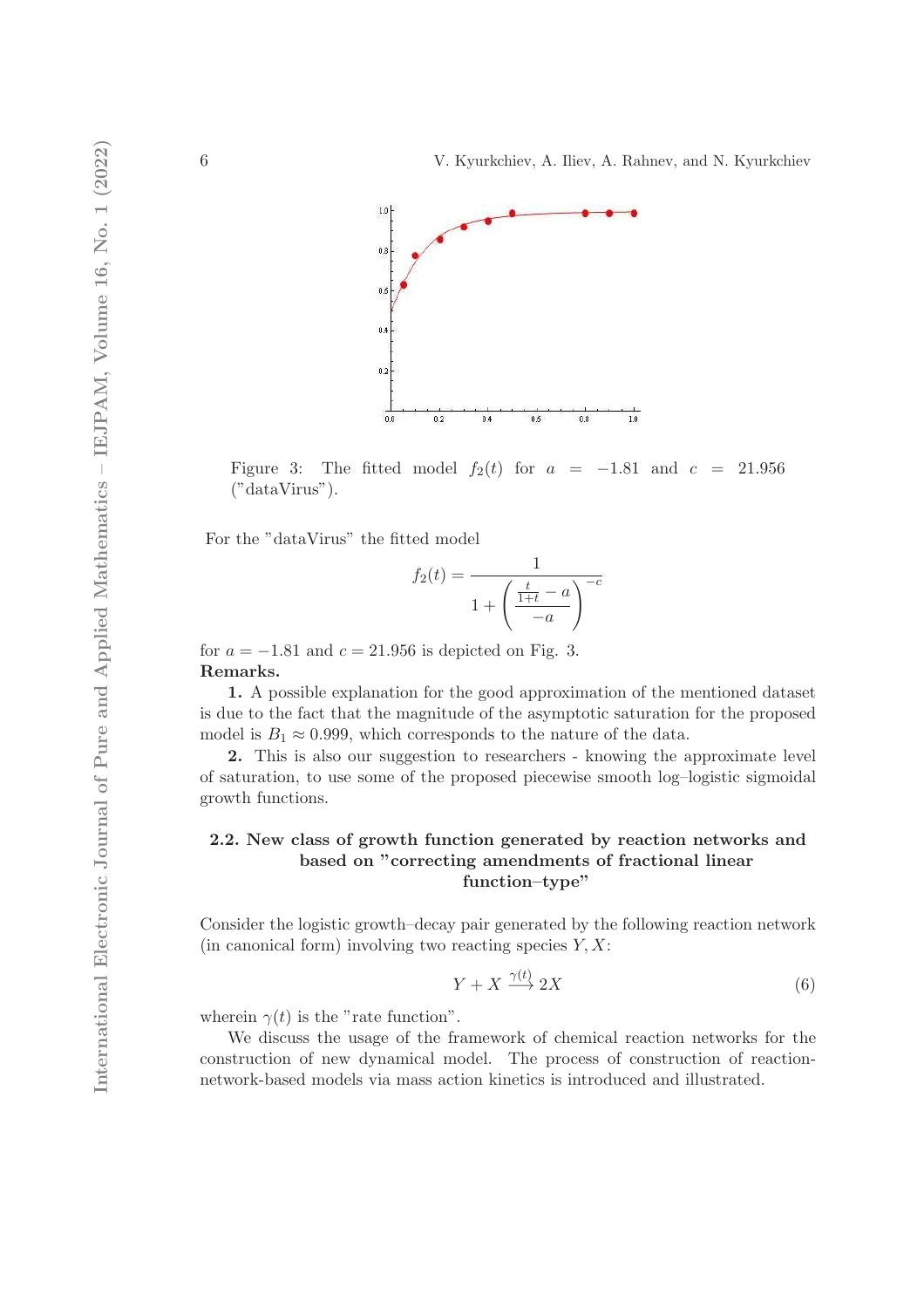Reaction network (6) induces the following differential system

$$
\begin{cases}\n\frac{dy(t)}{dt} = -\gamma(t)y(t)x(t) \\
\frac{dx(t)}{dt} = \gamma(t)y(t)x(t)\n\end{cases} (7)
$$

with  $y(0) = y_0$ ;  $x(0) = x_0$ .

The above example illustrate the process of translation of a chemical reaction networks into systems of ordinary differential equations.

Let

$$
\gamma(t) = \frac{c}{(1+t)^2((1-a)t - a)}.
$$

Hence, the new model can be written for the growth function in the form:

$$
x'(t) = \frac{c}{(1+t)^2((1-a)t-a)}x(t)(1-x(t))
$$
  

$$
x(0) = \frac{1}{2}.
$$
 (8)

Some computational examples using *CAS Mathematica* are given in Figures 4–6. Obviously, the function  $x(t)$  coincides with the second component  $f_2(t)$  of the defined and studied in detail in this article hypothetical piecewise smooth log–logistic growth function  $F(f_1(t), f_2(t))$  (see, Fig. 6). The new model has been applied to simulate biological growth data sets coming from various fields of science.

### Acknowledgments

This work has been accomplished with the financial support by the Grant No BG05M2OP001-1.001-0003, financed by the Science and Education for Smart Growth Operational Program (2014-2020) and co-financed by the European Union through the European structural and Investment funds.

#### References

- [1] G. Aryal, Transmuted Log–logistic Distribution, J. of Statistics Applications and Probability,  $2, (1)$   $(2013), 11-20.$
- [2] G. Aryal, C. Tsokos, On the transmuted extreme value distribution with application, Nonlinear Analysis: Theory, Methods and Applications, 71 (2009), 1401–1407.
- [3] D. Collett, Modelling Survival Data in Medical Research, (2nd. ed.), CRC Press, 2003.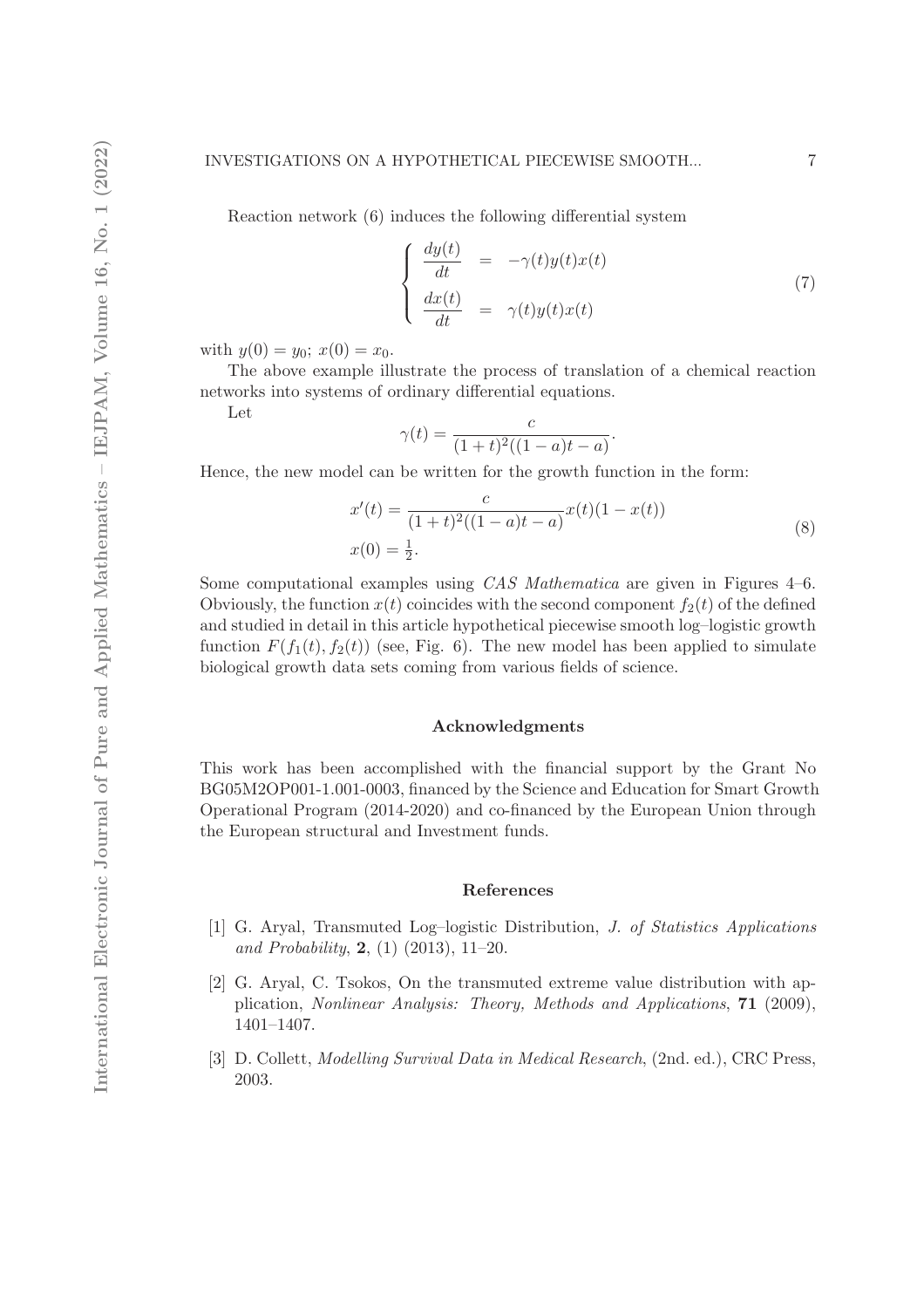```
a = Input["a"]; (* -1 *)
 Print [{}^{\circ}a = {}^{\circ}, a];
 c = Input [{}^nC^n]; (* 15 *)Print [{}^n c = {}^n c];
 x0 = Input["Input initial condition - x[0"]'; (* 0.5*)Print["Initial condition x0 = ", x0]:
 Y0 = Input["Input initial condition - Y[0"]"; (* 0.5 *)
 Print["Initial condition y0 = ", y0]:
 t0 = Input["Input t0"]Print["t0 = ", t0];
 t1 = Input["Input t1"]Print["t1 = ", t1];
 Print["The solutions of the system of differential equations"];
 \texttt{NDSolve}[\{x' [t] :: c / ((1+t)^2 * ((1-a) + t-a)) * x[t] * (1 - x[t]), x[0] :: x0,\gamma'[t] = -c / ((1+t)^2 * ((1-a) * t-a)) * \gamma[t] * (1 - \gamma[t]), \gamma[0] = \gamma0), \{x, y\}, \{t, t0, t1\}Plot [Evaluate [\{x[t], y[t]\} /. First [*]], \{t, t0, t1\}, AxesOrigin \rightarrow {0, 0}]
a = -1c = 15Initial condition x0 = 0.5Initial condition y0 = 0.5t0 = 0tl = 1The solutions of the system of differential equations
 1.0<sub>1</sub>_{0.8}0.60.40.2\,\overline{0.2}0.40.60.8\overline{1.0}
```
Figure 4: Module in the software environment CAS Mathematica for solving and visualizing the solution of system of the differential equations (7) (for  $a = -1, c = 15$ .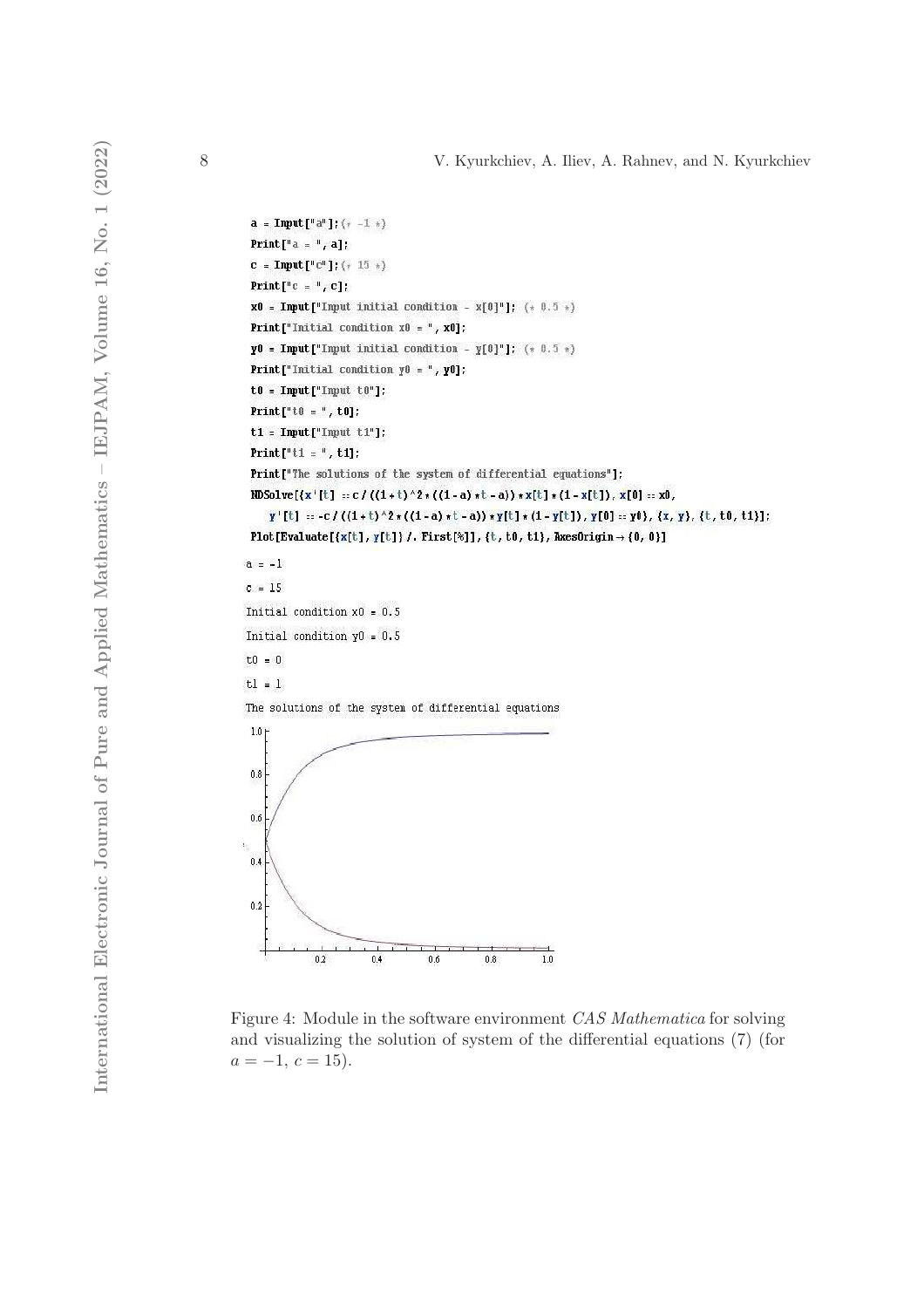

Figure 5: The solution of system of the differential equations: a) for  $a =$  $-1.2, c = 30;$  b) for  $a = -1.5, c = 50$ .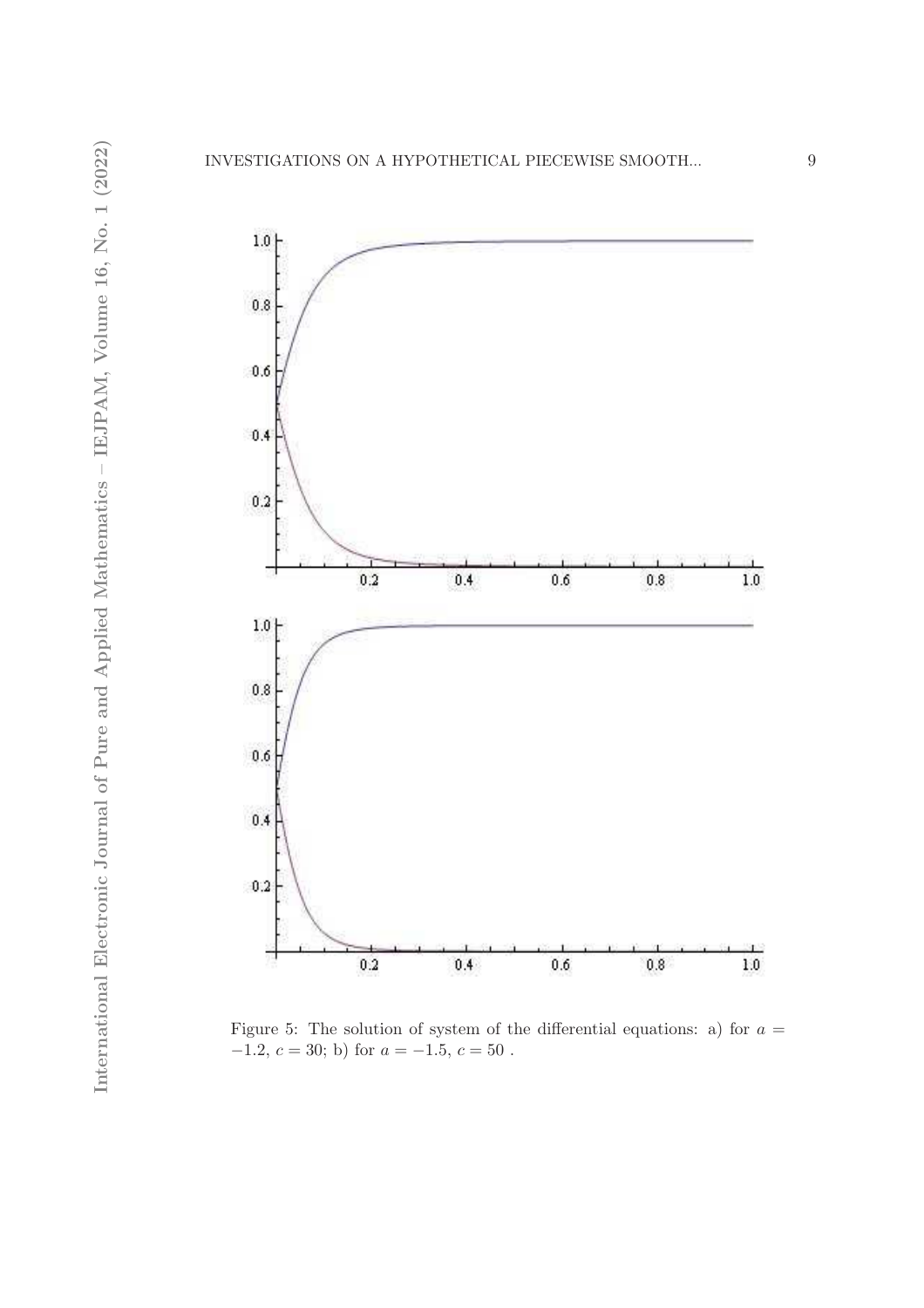

Figure 6: The component  $f_2(t)$  of the function  $F(f_1(t), f_2(t))$  for  $a = -1$ ,  $c = 15$ .

- [4] P. R. Fisk, The Graduation of Income Distribution, Econometrica, 29, (2) (1961), 171–185.
- [5] R. C. Gupta, O. Acman, S. Lvin, A sudy of log–logistic model in survival analysis, Biometrica Journal, 41, (4) (1999), 431–443.
- [6] C. Kilber, S. Kotz, Statistical Size Distributions in Economics and Actuarial Science, Willey, New York, 2003.
- [7] W. Shaw, I. Buckley, The alchemy of probability distributions: beyond Gram-Charlier expansion and a skew-kurtotic-normal distribution from rank transmutation map, Research report, (2009) arXiv:0901.0434v1.
- [8] Iliev, A., N. Kyurkchiev, S. Markov, On the approximation of the step function by some sigmoid functions, Mathematics and Computers in Simulation, 133 (2017) 1, (Special Issue: Biomath 2014 and Biomath 2015, Guest Editors: R. Alt and S. Markov), 223–234, ISSN 0378-4754
- [9] P. F. Verhulst, Nouveaux Memoires de l'Academie Royale des Sciences et Belles– Lettres de Bruxelles, 20, (1847), 1–32.
- [10] R. Pearl, C. P. Winsor, F. B. White, Proc. Natl. Acad. Sci. USA 14 (1928), 895–901.
- [11] F. J. Richards, A flexible growth function for empirical use, J. Exp. Bot., 10 (1959), 290–300.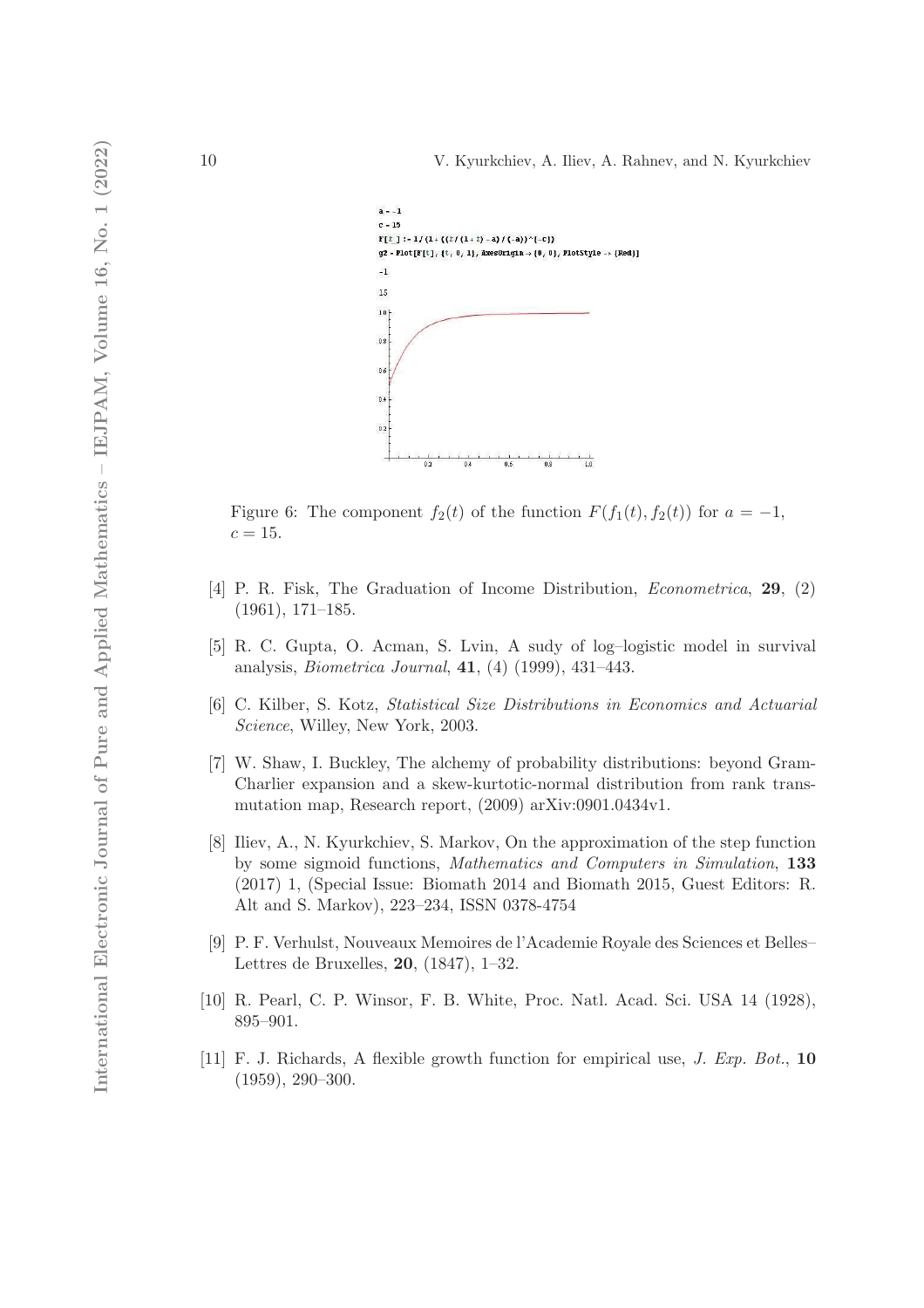#### INVESTIGATIONS ON A HYPOTHETICAL PIECEWISE SMOOTH... 11

- [12] N. Kyurkchiev, A note on a hypothetical piecewise smooth sigmoidal growth function: reaction network analysis, applications, *International Journal of Dif*ferential Equations and Applications,  $21$ , No. 1 (2022), 1–17; ISSN: 1314-6084; doi: 10.12732/ijdea.v21i1.1
- [13] B. Sendov, Hausdorff Approximations, Kluwer, Boston (1990).
- [14] N. Kyurkchiev, S. Markov, On the Hausdorff distance between the Heaviside step function and Verhulst logistic function, J. Math. Chem., 54, No. 1 (2016), 109–119.
- [15] N. Kyurkchiev, S. Markov, Sigmoid functions: Some Approximation and Modelling Aspects, LAP LAMBERT Academic Publishing, Saarbrucken (2015), ISBN 978-3-659-76045-7.
- [16] N. Kyurkchiev, Selected Topics in Mathematical Modeling: Some New Trends (Dedicated to Academician Blagovest Sendov (1932-2020)), LAP LAMBERT Academic Publishing (2020), ISBN: 978-620-2-51403-3.
- [17] V. Kyurkchiev, A. Iliev, A. Rahnev, N. Kyurkchiev, Some New Logistic Differential Models: Properties and Applications, LAP LAMBERT Academic Publishing, 2019; ISBN: 978-620-0-43442-5
- [18] N. Kyurkchiev, A. Iliev, A. Rahnev, A Look at the New Logistic Models with "Polynomial Variable Transfer", LAP LAMBERT Academic Publishing (2020), ISBN: 978-620-2-56595-0.
- [19] N. Kyurkchiev, A. Iliev, A. Golev, A, Rahnev, Some Non-standard Models in "Debugging and Test Theory" (Part 4), Plovdiv, Plovdiv University Press (2020), ISBN: 978-619-2-02584-7.
- [20] A. Iliev, N. Kyurkchiev, A. Rahnev, T. Terzieva, Some models in the theory of computer viruses propagation, LAP LAMBERT Academic Publishing (2019), ISBN: 978-620-0-00826-8.
- [21] N. Kyurkchiev, Some intrinsic properties of adaptive functions to piecewise smooth data, Plovdiv, Plovdiv University Press (2021); ISBN 978-619-202-670- 7.
- [22] Z. Chen, F. Cao, J. Hu, Approximation by Network Operators with Logistic Activation Functions, Applied Mathematics and Computation, 256 (2015), 565– 571.
- [23] D. Costarelli, R. Spigler, Constructive Approximation by Superposition of Sigmoidal Functions, Anal. Theory Appl., 29 (2013), 169–196.